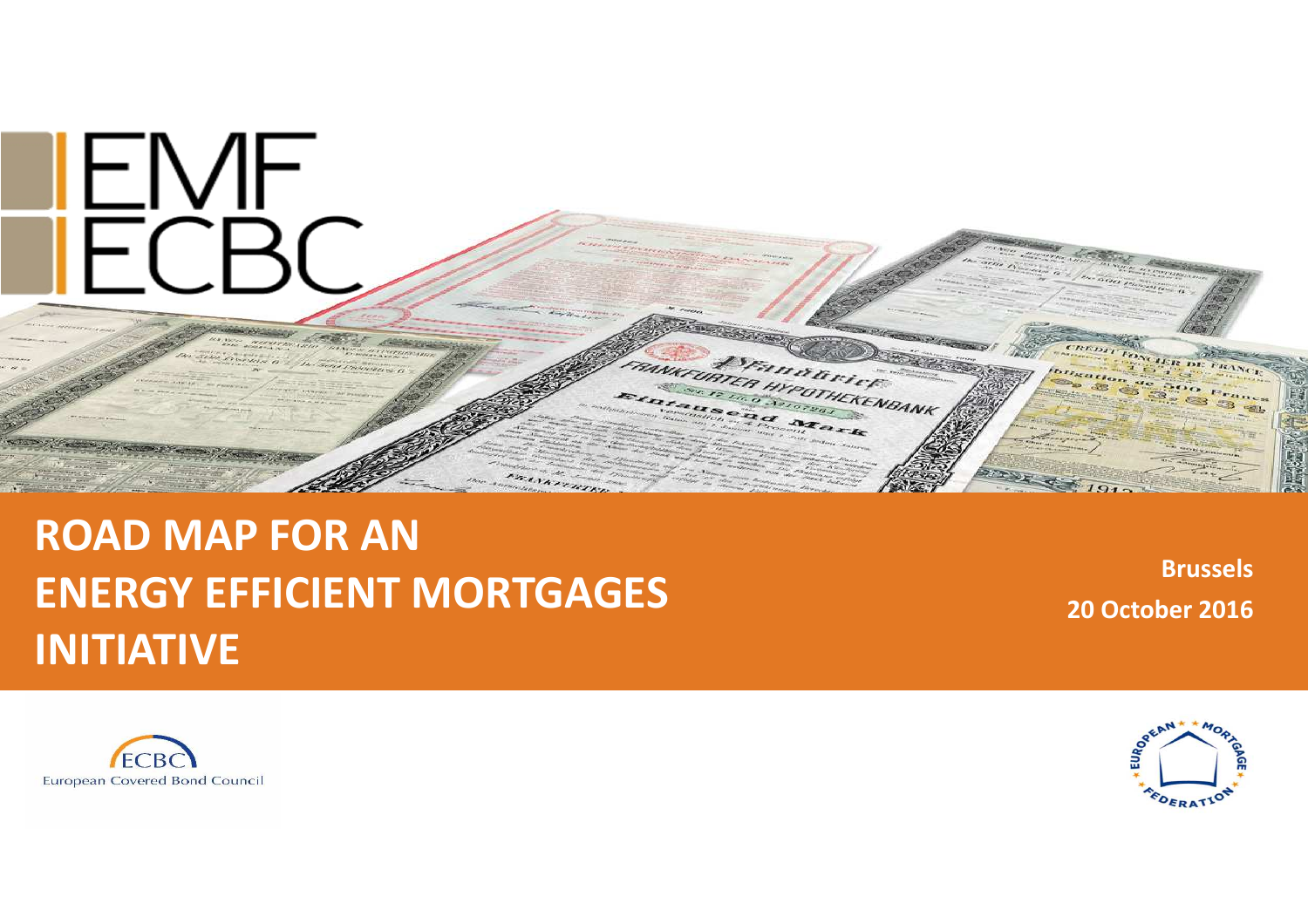# **WHY <sup>A</sup> PAN-EUROPEAN APPROACH?**

- Buildings are responsible for 40% of EU energy consumption
- Buildings are responsible for 36% of CO2 emissions in the EU
- 75-90% of EU building stock is predicted to remain standing in 2050
- Improving EE of buildings could reduce EU energy consumption by 5%-6% and CO2 emissions by 5%
- $\blacksquare$  EU has set itself an overall 20% energy savings target by 2020 and is now considering increasing this to a 30% target by 2030
- Scale of investment needed to meet the 2020 target is estimated at €100 billion per year – European Commission has underlined need for private investment

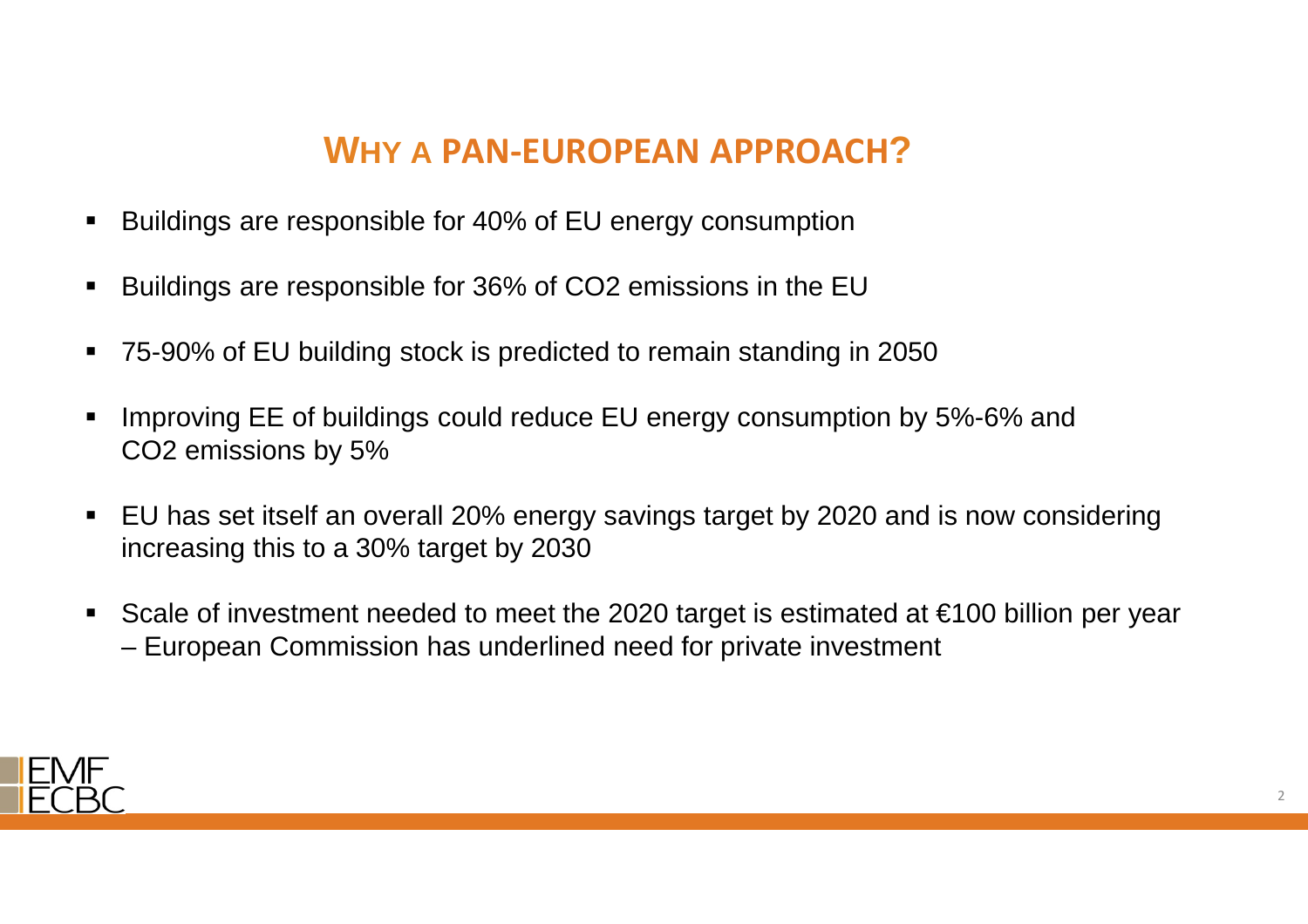## **OBJECTIVE & UNDERLYING BUSINESSES CASE**

The **ultimate objective** is <sup>a</sup> pan-European private bank financing mechanism, based on <sup>a</sup> standardised approach, to encourage energy efficient improvement by households of the EU's housing stock by way of financial incentives linked to themortgage, and in this way support the EU in meeting its energy savings targets.

Independent from, but complementary to, public funds or tax incentives

#### **Underlying business case**

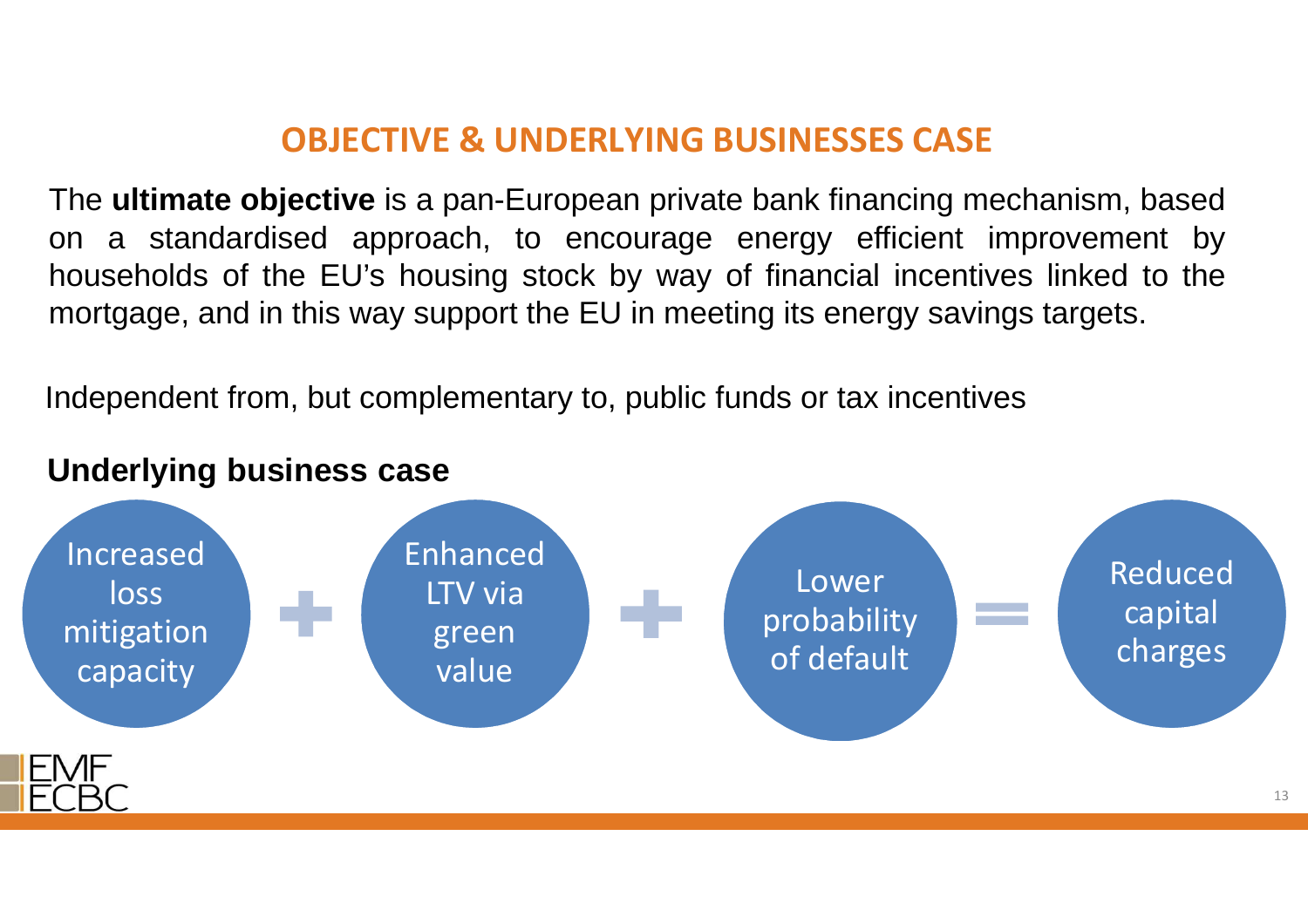## **UNDERLYING MARKET CHARACTERISTICS IMPACTED BY EE**

**Retrofitting** impacts positively on property value ensuring **wealth conservation** & **loss mitigation** by preventing "brown discount"

**EE** leads to <sup>a</sup> reduction in the impact of energy costs toincome, reducing borrowers' **probability of default**

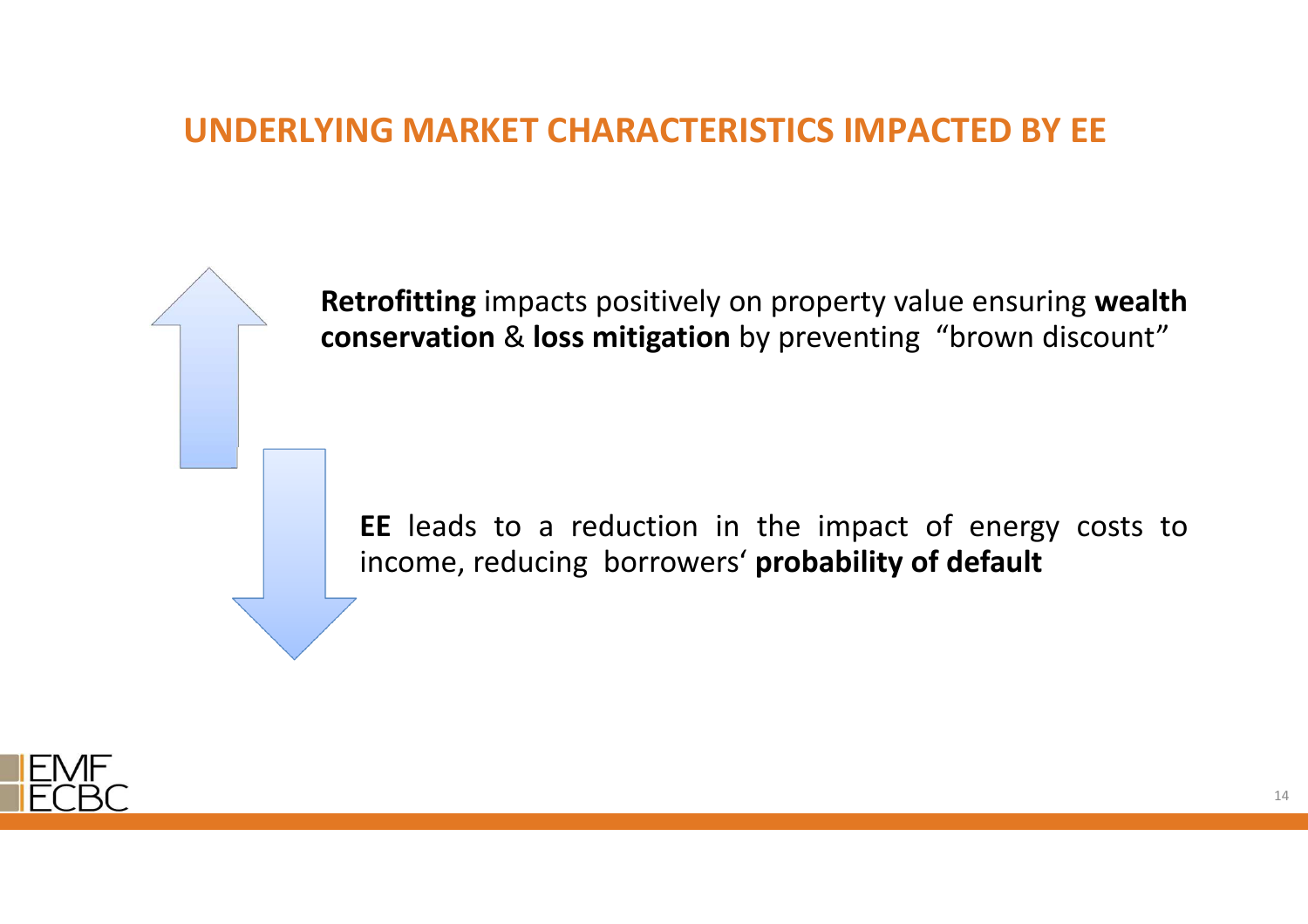## **METHODOLOGY - EE INDICATORS**

**Three pillar approach to certification of actual energy performance:** 

**EU standard**: Delta in Energy Performance Certification

**Consumption Indicator**: Delta in Energy Bill/Occupants

**Demand Indicator**\*

**The metrics and value will bring the mortgage industry in-line with the EU on energy** 

\***One possibility:** The EE Directive (2012/27/EU ) foresees an 'energy performance contracting' which is a contractual arrangement between the beneficiary and the provider of an EE improvement measure, verified and monitored during the whole term of the contract, where investments (work, supply or service) in that measure are paid for in relation to a contractually agreed level of EE improvement or other agreed energy performance criterion, such as financial savings.



15